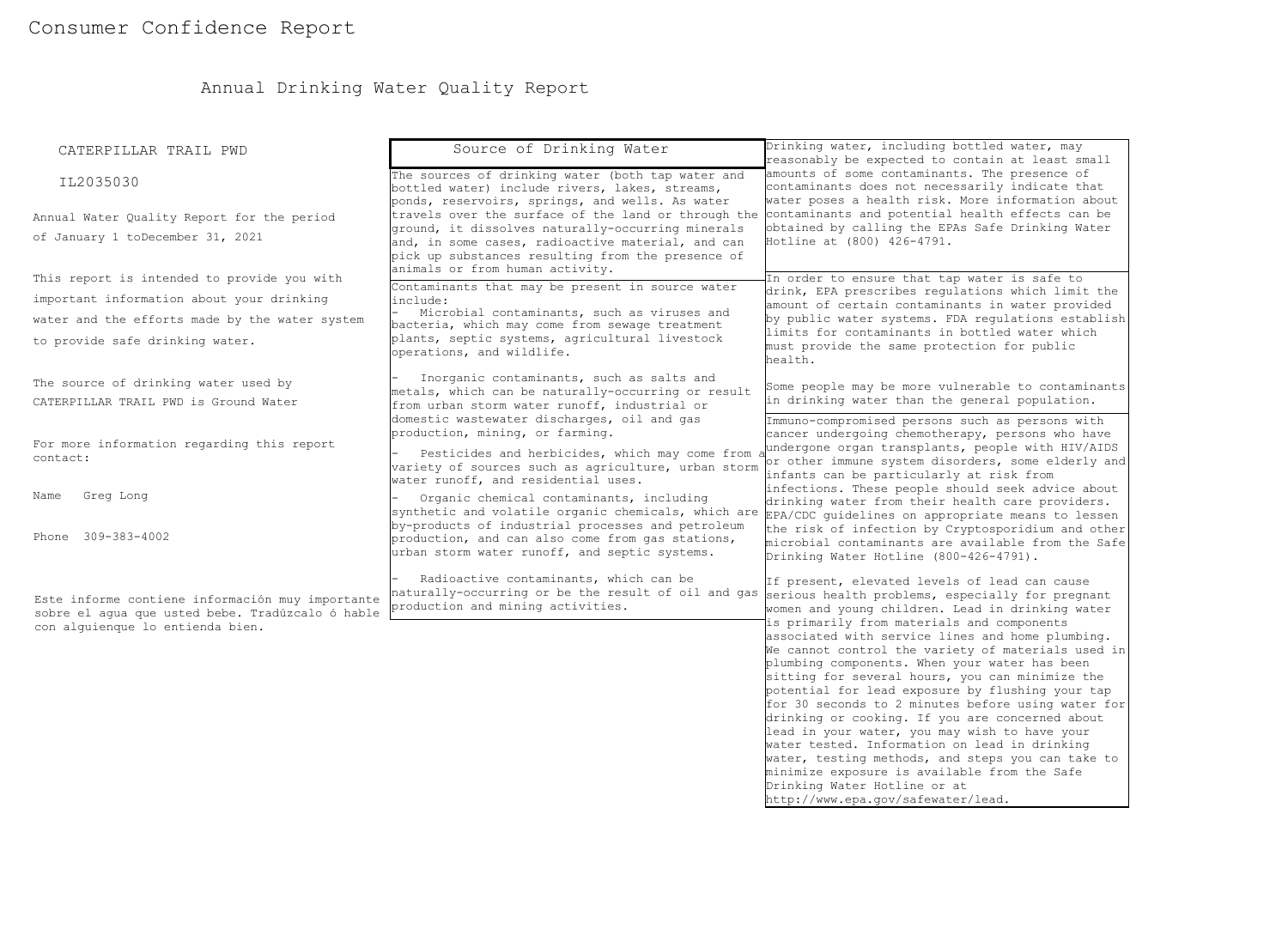## **Lead and Copper**

Definitions:

Action Level Goal (ALG): The level of a contaminant in drinking water below which there is no known or expected risk to health. ALGs allow for a margin Of safety.

| noeran meter, rue concentration er a contaminant mirant ri encedadat erradició er centralemente miran a macer eyecem mace rerrom, |                 |      |                      |                    |                    |       |                                                                                                               |
|-----------------------------------------------------------------------------------------------------------------------------------|-----------------|------|----------------------|--------------------|--------------------|-------|---------------------------------------------------------------------------------------------------------------|
| Lead and Copper                                                                                                                   | Date<br>Sampled | MCLG | Action Level<br>(AL) | 90th<br>Percentile | # Sites Over<br>AL | Units | Violation Likely Source of Contamination                                                                      |
| Copper                                                                                                                            | 05/21/2019      |      | 1.3                  | 0.63               |                    | ppm   | Erosion of natural deposits; Leaching from<br>wood preservatives; Corrosion of household<br>plumbing systems. |
| Lead                                                                                                                              | 05/21/2019      |      |                      | 2.3                |                    | ppb   | Corrosion of household plumbing systems;<br>Erosion of natural deposits.                                      |

Action Level: The concentration of a contaminant which, if exceeded, triggers treatment or other requirements which a water system must follow.

## **Water Quality Test Results**

| Definitions:                      | The following tables contain scientific terms and measures, some of which may require explanation.                                                                                 |
|-----------------------------------|------------------------------------------------------------------------------------------------------------------------------------------------------------------------------------|
| Avg:                              | Requlatory compliance with some MCLs are based on running annual average of monthly samples.                                                                                       |
| Level 1 Assessment:               | A Level 1 assessment is a study of the water system to identify potential problems and determine (if possible)<br>Why total coliform bacteria have been found in our water system. |
| Level 2 Assessment:               | A Level 2 assessment is a very detailed study of the water system to identify potential problems and determine                                                                     |
|                                   | (ifpossible) why an E. coli MCL violation has occurred and/or why total coliform bacteria have been found in                                                                       |
|                                   | our watersystem on multiple occasions.                                                                                                                                             |
| Maximum Contaminant Level or MCL: | The highest level of a contaminant that is allowed in drinking water. MCLs are set as close to the MCLGs as                                                                        |
|                                   | Feasible using the best available treatment technology.                                                                                                                            |
|                                   | Maximum Contaminant Level Goal or MCLG: The level of a contaminant in drinking water below which there is no known or expected risk to health.                                     |
|                                   | MCLGs allowfor a margin of safety.                                                                                                                                                 |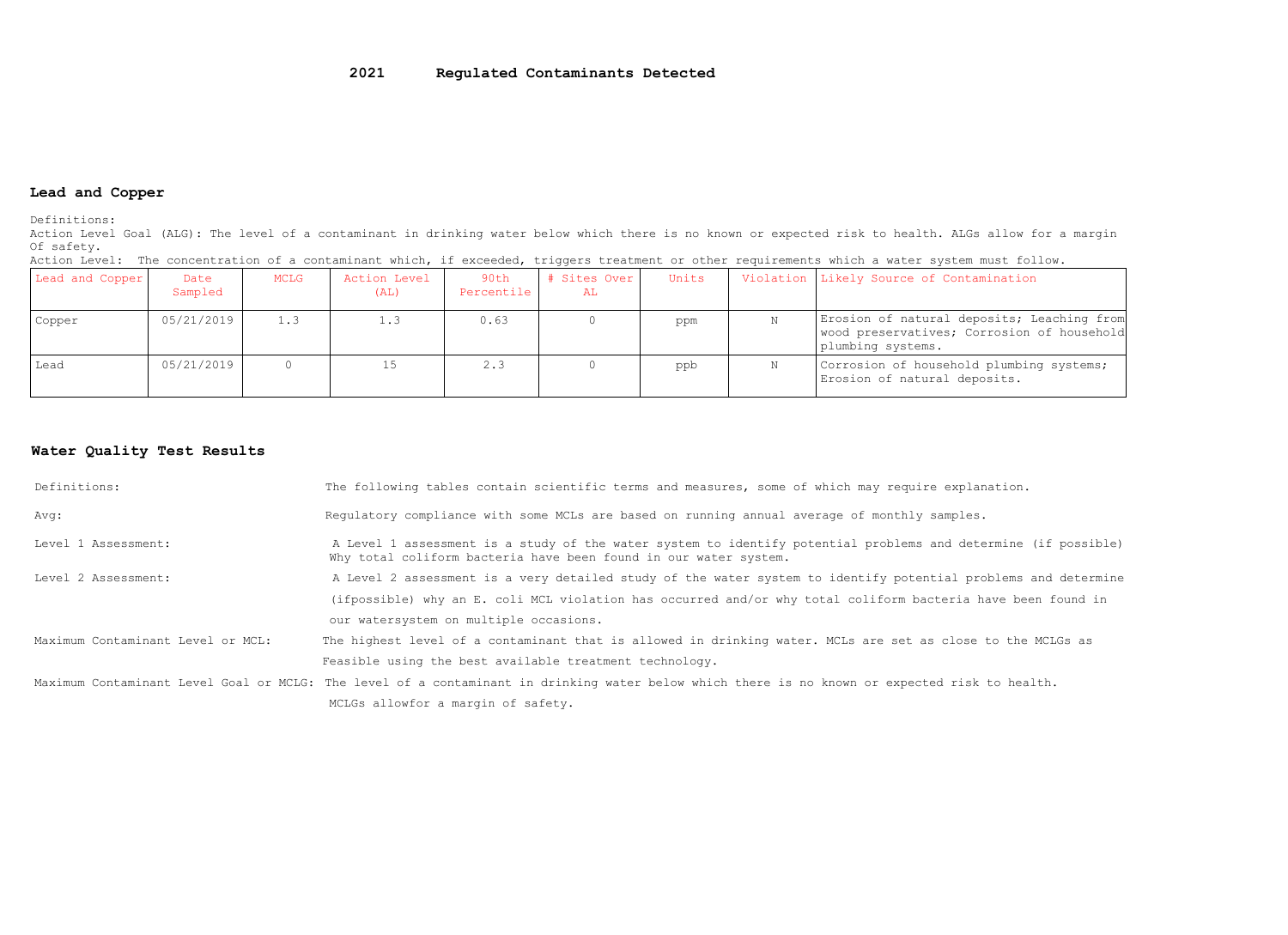### **Water Quality Test Results**

| Maximum residual disinfectant level or<br>MRDL:       | The highest level of a disinfectant allowed in drinking water. There is convincing evidence that addition of a<br>disinfectant is necessary for control of microbial contaminants. |  |  |  |  |
|-------------------------------------------------------|------------------------------------------------------------------------------------------------------------------------------------------------------------------------------------|--|--|--|--|
| Maximum residual disinfectant level<br>qoal or MRDLG: | The level of a drinking water disinfectant below which there is no known or expected risk to health.                                                                               |  |  |  |  |
|                                                       | MRDLGs do notreflect the benefits of the use of disinfectants to control microbial contaminants.                                                                                   |  |  |  |  |
| na:                                                   | not applicable.                                                                                                                                                                    |  |  |  |  |
| mrem:                                                 | millirems per year (a measure of radiation absorbed by the body)                                                                                                                   |  |  |  |  |
| ppb:                                                  | micrograms per liter or parts per billion - or one ounce in 7,350,000 gallons of water.                                                                                            |  |  |  |  |
| ppm:                                                  | milligrams per liter or parts per million - or one ounce in 7,350 gallons of water.                                                                                                |  |  |  |  |
| Treatment Technique or TT:                            | A required process intended to reduce the level of a contaminant in drinking water.                                                                                                |  |  |  |  |

#### Source Water Assessment

We want our valued customers to be informed about their water quality. If you would like to learn more, please feel welcome to attend any of our regularly scheduled meetings. The source water assessment for our supply has been completed by the Illinois EPA. If you would like a copy of this information, please stopby the Water District Office or call our water operator at 309-383-4002. To view a summary version of the completed Source Water Assessments, including: Importance of Source Water; Susceptibility to Contamination Determination; and documentation/recommendation of Source Water Protection Efforts, you may access the Illinois EPA website at [http://www.epa.state.il.us/cgi-bin/wp/swap-fact-sheets.pl.](http://www.epa.state.il.us/cgi-bin/wp/swap-fact-sheets.pl)

Source of Water: CATERPILLAR TRAIL PWD To determine Caterpillar Trail PWD's susceptibility to groundwater contamination, a Well Site Survey, published in 1992 by the Illinois EPA, and the Source Water Protection Program completed by the facility, were reviewed. Based on information contained in these documents, three potential sources of groundwater contamination are present that could pose a hazard to groundwater pumped by the Caterpillar Trail PWD community water supply wells. These include a commercial pesticide application/warehouse facility and two below ground petroleum storages. The Illinois EPA has determined that Caterpillar Trail PWD wells #4 and #5 are not susceptible to IOC, VOC, or SOC contamination. This determination is based on a number of criteria including: monitoring conducted at the well, monitoring conducted at the entry point to the distribution system, and the available hydrogeologic data for the well. In anticipation of the U.S. EPA's proposed Ground Water Rule, the Illinois EPA has determined that the Caterpillar Trail PWD community water supply wells are not vulnerable to viral contamination. This determination is based upon evaluation of the following criteria during the Vulnerability Waiver Process; the community's wells are properly constructed with sound integrity and proper site conditions, there is a hydrogeologic barrier that restricts pathogen movement, all potential routes and sanitary defects have been mitigated such that the source water is adequately protected, monitoring data did not indicate a history of disease outbreak, and the sanitary survey of the water supply did not indicate a viral contamination threat. However, having stated this, the U.S. EPA is proposing to require States to identify systems in karst, gravel, and fractured rock aquifer systems as sensitive. Water systems utilizing these aquifer types would be required to perform routine source water monitoring. Because the community's wells are constructed in a confined aquifer, which should provide an adequate degree of protection to prevent the movement of pathogens into the well, well hydraulics were not considered to be a significant factor in the vulnerability determination.